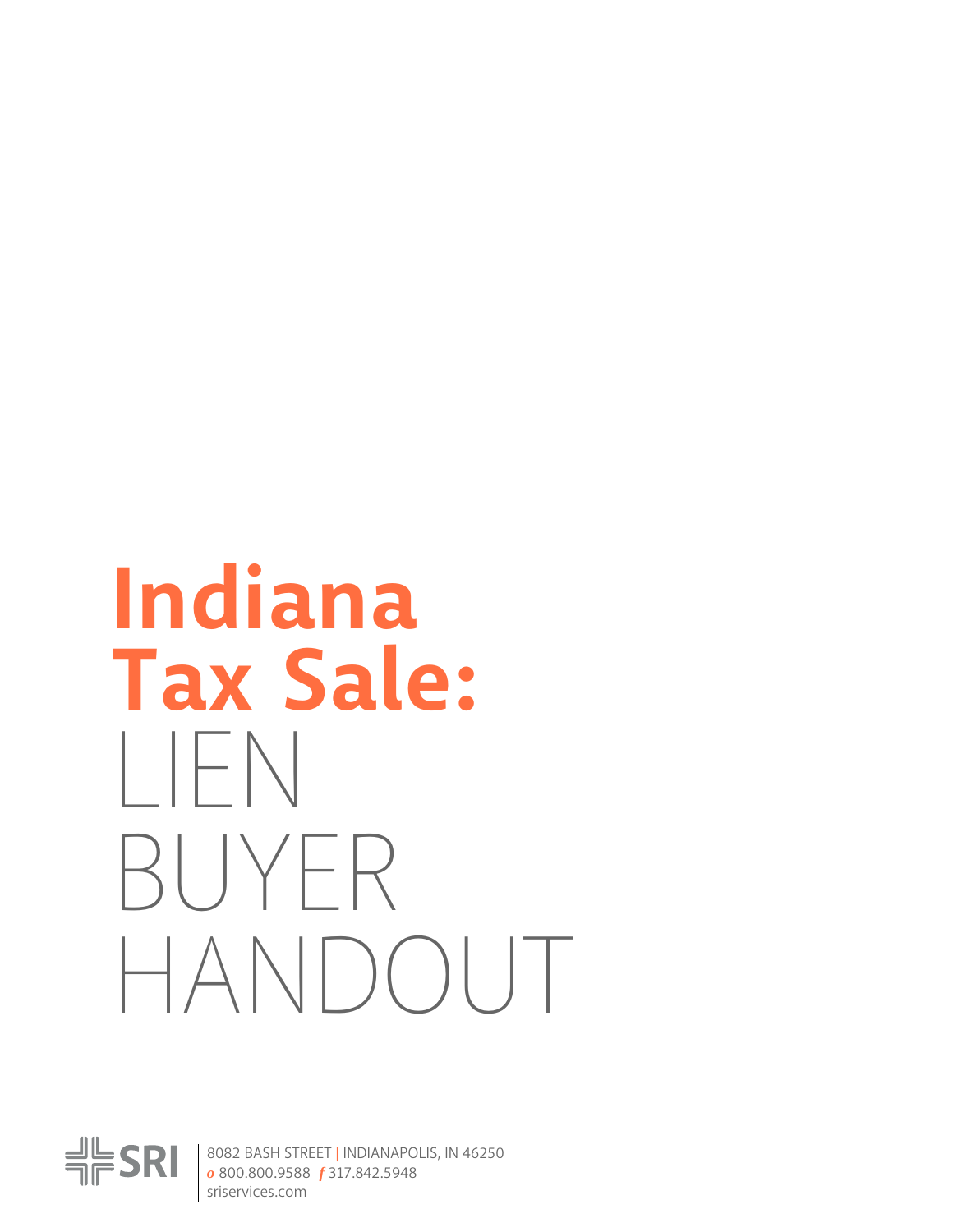## **DISCLAIMER**

THIS HANDOUT PROVIDES GENERAL INFORMATION ABOUT INDIANA TAX SALES AND THE STATUTORY OBLIGATIONS OF LIEN BUYERS FOLLOWING A TAX SALE. HOWEVER, LEGAL INFORMATION IS NOT THE SAME AS LEGAL ADVICE, WHICH CONCERNS THE APPLICATION OF THE LAW TO A SPECIFIC SITUATION. THIS HANDOUT IS NOT MEANT TO PROVIDE COMPREHENSIVE GUIDELINES FOR ANY PARTICULAR SITUATION. THE INFORMATION HEREIN IS NOT GUARANTEED TO BE CORRECT, COMPLETE, OR CURRENT. LIEN BUYERS SHOULD NOT ACT OR RELY ON ANY INFORMATION IN THIS HANDOUT WITHOUT SEEKING THE ADVICE OF AN ATTORNEY.

A COUNTY TAX SALE IS A BUYER BEWARE SALE; ALL PROPERTIES/TAX LIENS ARE SOLD "AS IS." PURSUANT TO IC 6-1.1-24-10 THE ONLY WARRANTY PROVIDED BY THE COUNTY IS THAT THE TAXES AND SPECIAL ASSESSMENTS ASSOCIATED WITH THE PROPERTY DESCRIBED IN THE TAX SALE CERTIFICATE WERE DELINQUENT AND UNPAID AT THE TIME OF THE SALE AND THE PROPERTY IS ELIGIBLE FOR SALE, UNDER THIS CHAPTER. THE COUNTY DOES NOT PROVIDE ANY REPRESENTATION, COVENANT OR WARRANTY AS TO THE HABITABILITY, CONDITION OR FITNESS OF THE PROPERTY. THE COUNTY DOES NOT WARRANT THE ACCURACY OF THE LEGAL DESCRIPTION, STREET ADDRESS OR COMMON LOCATION OF THE PROPERTY. THE COUNTY MAKES NO REPRESENTATION, COVENANT OR WARRANTY OF TITLE. A TAX DEED ISSUED TO A PURCHASER IN A COUNTY TAX SALE MAY NOT CONVEY INSURABLE OR MARKETABLE TITLE TO THE PROPERTY. BIDDERS ARE STRONGLY ENCOURAGED TO EXERCISE DUE DILIGENCE IN RESEARCHING PROPERTIES AND OBTAINING THE ADVICE OF LEGAL COUNSEL PRIOR TO PURCHASING TAX LIENS IN A COUNTY TAX SALE.

 $\frac{dE}{dF}$ SRI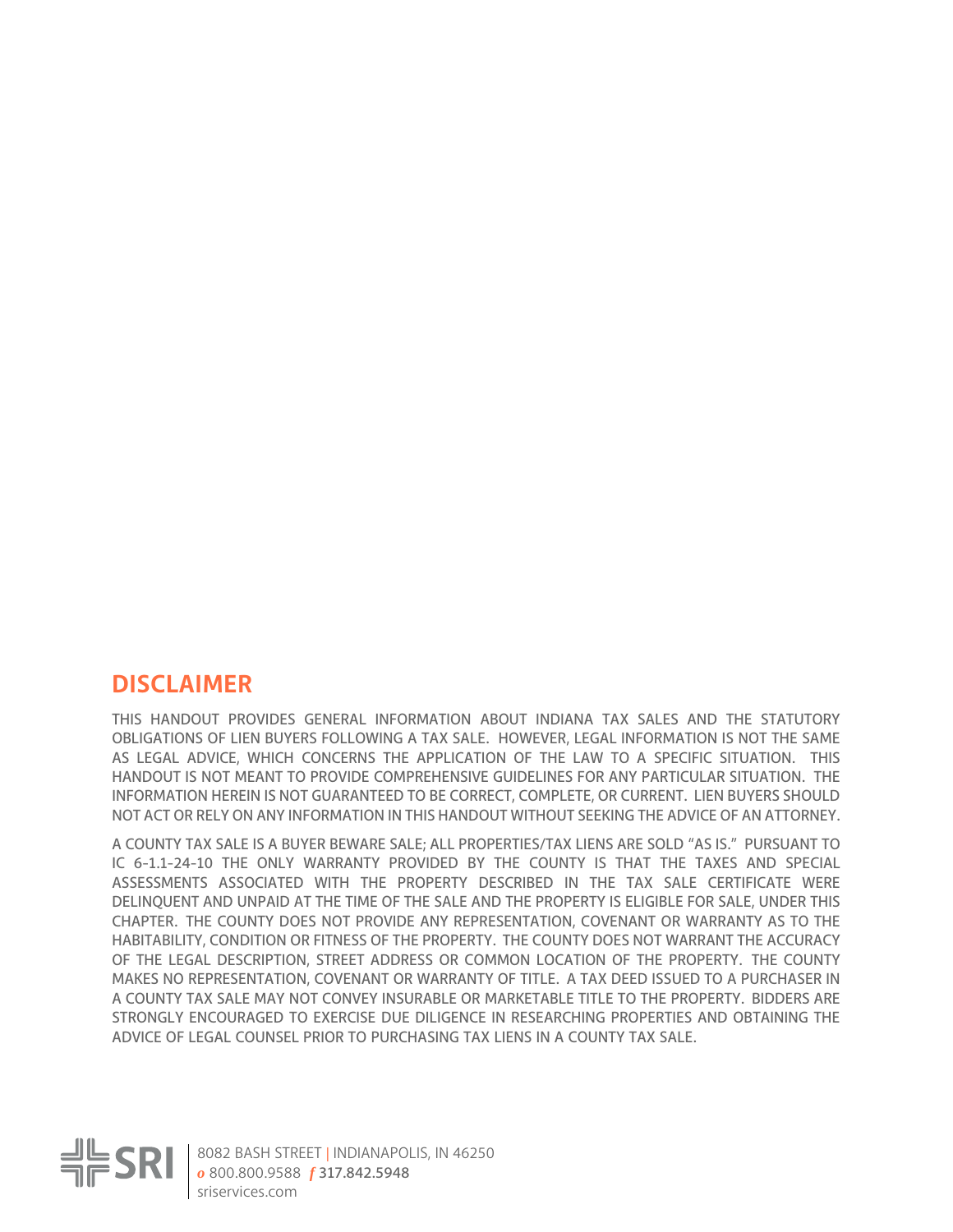# **REGISTRATION AND AUCTION PROCEDURE**

If you are interested in obtaining a preliminary list of properties that will be offered in the County Tax Sale prior to the time of the auction, a list will be available on SRI's website at: *[sriservices.com](http://www.sriservices.com/)*. Any list made available prior to the time of the auction is only a preliminary list and should not be relied upon as a final list of properties. Any list of properties made available prior to the time of the auction is subject to change without notice. In addition, the minimum bids made available prior to the sale date are subject to change pursuant to Indiana Code. It is the bidder's responsibility to verify the minimum bid amounts on the sale day, prior to bidding.

PLEASE NOTE THAT THE MINIMUM BIDS FOR PROPERTIES IN THE COUNTY TAX SALE, UNLESS OTHERWISE STATED BEFORE THE AUCTION, INCLUDE THE PROPERTY TAXES THAT ARE DUE AND PAYABLE IN THE YEAR OF THE SALE, REGARDLESS OF WHETHER THEY ARE DELINQUENT, IN CONTRAST TO THE MINIMUM BIDS FOR COMMISSIONERS' CERTIFICATE SALES HELD UNDER IC 6-1.1-24-6.1.

If you are interested in bidding on properties in this County Tax Sale, you must comply with the following steps (for instructions in the case of an online auction, please visit *[zeusauction.com](http://www.zeusauction.com/)*):

Pursuant to IC 6-1.1-24-5.1, a business entity that seeks to register to bid in an Indiana County Tax Sale must provide a current year certificate of existence or proof of registration from the Secretary of State to the county treasurer.

- **1.** Review and complete the Bidder Registration Card and sign where indicated. Return your signed Bidder Registration Card to auction staff. If you have pre-registered for the County Tax Sale online, please inform auction staff and turn in the online printout. Please make sure that you submit your Bidder Registration Card or online printout with sufficient time for auction staff to process your registration and issue you a bidder number card prior to the start of the auction. An untimely registration may result in you missing out on the opportunity to bid on some of the properties in the auction.
- **2.** You will be given IRS Form W-9 to complete. Unless otherwise directed, you must sign and turn in a completed form when you pay the amount of your winning bid(s) to the county office indicated in the introduction to the auction.
- **3.** After your Bidder Registration Card has been processed, your name will be called and a bidder number page will be given to you prior the start of the auction.
- **4.** Raise your bidder number page to signal your bid.

After your bid is accepted as the winning bid for a property or at the conclusion of the entire auction, a Bid Verification and Receipt Form will be printed by auction staff. Your name will be called and you will be given this form for signature and verification.

Once you have reviewed and signed the Bid Verification and Receipt Form for the tax lien(s) you purchased, you must pay the total amount of your bid(s) pursuant the terms and conditions discussed in the introduction to the auction. Please remember to pay in a form of funds acceptable to the County and by the deadline discussed in the introduction to the auction. After you have paid the total amount of your bid(s), you will be given a receipt and a tax sale certificate (also referred to as a "certificate of sale") for each lien you purchased during the auction. It is critical that lien buyers safeguard the tax sale certificate(s) they are issued.

PLEASE NOTE THAT EACH COUNTY MAY HAVE ITS OWN PAYMENT TERMS AND PROCEDURES. INQUIRIES REGARDING PAYMENT TERMS PRIOR TO THE AUCTION SHOULD BE DIRECTED TO THE COUNTY TREASURER'S OFFICE.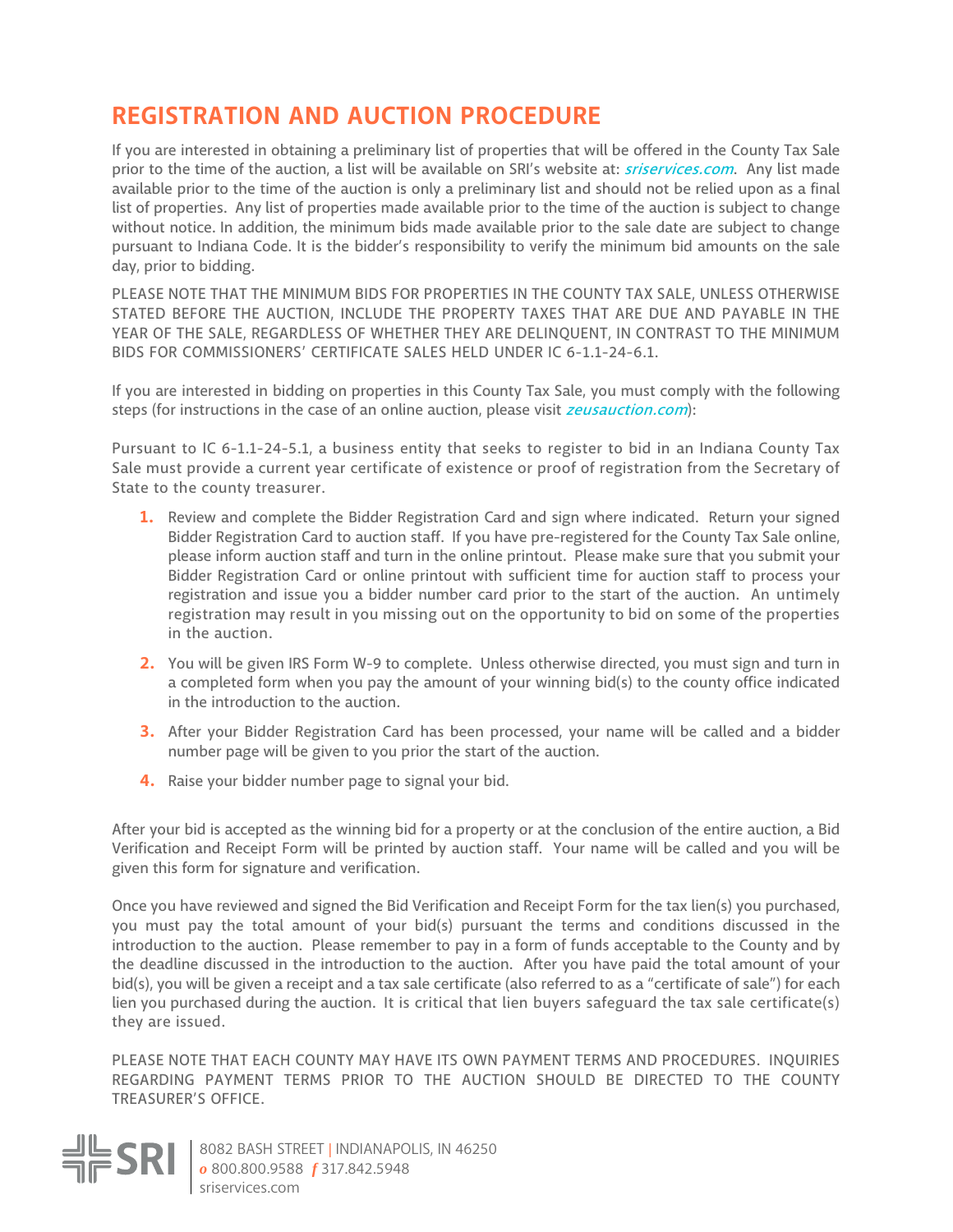# **POST-AUCTION INFORMATION FOR LIEN BUYERS**

PLEASE NOTE THAT THE MINIMUM BIDS FOR PROPERTIES IN THE COUNTY TAX SALE INCLUDE THE PROPERTY TAXES THAT ARE DUE AND PAYABLE IN THE YEAR OF THE SALE, REGARDLESS OF WHETHER THEY ARE DELINQUENT AT THE TIME OF THE SALE.

The tax sale certificate(s) a lien buyer purchased contains: (1) a description of the real property that corresponds to the description used on the notice of sale; (2) the name of the owner of record at the time of the sale; (3) the mailing address of the owner of the real property sold as indicated in the records of the county auditor; (4) the name of the purchaser; (5) the date of sale; (6) the amount for which the real property was sold; (7) the amount of the minimum bid for which the tract or real property was offered at the time of sale; (8) the date when the period of redemption specified in IC 6-1.1-25-4 will expire; (9) the court cause number under which judgment was obtained; and (10) the street address, if any, or common description of the real property. Lien buyers should pay close attention to the dates on their tax sale certificate(s), as they govern their ability to petition the court having jurisdiction over the County Tax Sale to direct the County Auditor to issue them tax deed(s). A tax sale certificate does not convey ownership of property. Until a lien buyer is issued a tax deed for the property pursuant to a court order, a lien buyer does not have any right to take possession of the property.

The period for redemption of real property sold in the County Tax Sale is one (1) year after the date of the sale. Not later than six (6) months after the date of the County Tax Sale, a lien buyer must give notice of the sale (in the method(s) prescribed under IC 6-1.1-25-4.5) to:

- The owner of record at the time of the sale; and
- Any person with a substantial property interest of public record in the tract or real property.

The legal requirements of this notice are governed by IC 6-1.1-25-4.5. Lien buyers are strongly encouraged to hire an attorney to assist them in meeting these statutory notice requirements. Lien buyers are strongly encouraged to initiate a title search on the subject property to identify the owner(s) of record and persons with a substantial property interest of public record.

If property for which a lien buyer bought a tax sale certificate is redeemed during the redemption period, the lien buyer may be reimbursed for its attorney's fees and costs of giving notice under IC 6-1.1-25-4.5, as well as the cost of a title search. This reimbursement of a lien buyer's actual paid expenses is subject to a maximum amount established by the court having jurisdiction over the sale. The maximum amounts for reimbursement are stated in the introduction to the auction and the Auditor or Treasurer's office will have a copy of the court order setting the maximum amounts for title search and attorneys' fees reimbursement. Please note that lien buyers shall only be entitled to reimbursement if they file a form 137 B with the County Auditor prior to the date that the property is redeemed. Lien buyers must present proof of payment of reimbursable expenses when they file a form 137 B.

PLEASE NOTE THAT THE FORM 137 B MAY NOT BE FILED FOR ATTORNEYS' FEES AND COSTS OF GIVING NOTICE UNDER IC 6-1.1-25-4.5 OR THE COSTS OF A TITLE SEARCH EARLIER THAN THIRTY (30) DAYS AFTER THE DATE OF THE SALE. If the property is not redeemed during the redemption period, a lien buyer will not be entitled to any reimbursement of attorneys' fees, costs of giving notice under IC 6- 1.1-25-4.5 or a title search. If the property is redeemed before a lien buyer files a form 137 B, the lien buyer will not be reimbursed.

During the redemption period, lien buyers are strongly encouraged to pay all subsequent taxes and special assessments on the properties for which they bought a tax lien. Indiana law states that one of the requirements necessary for the issuance of a Tax Deed is that all taxes, special assessments, penalties and costs have been paid on the parcel. If a lien buyer pays taxes and special assessments on the property after the sale, the lien buyer must follow the form 137 B process, referenced above, to ensure that the lien buyer

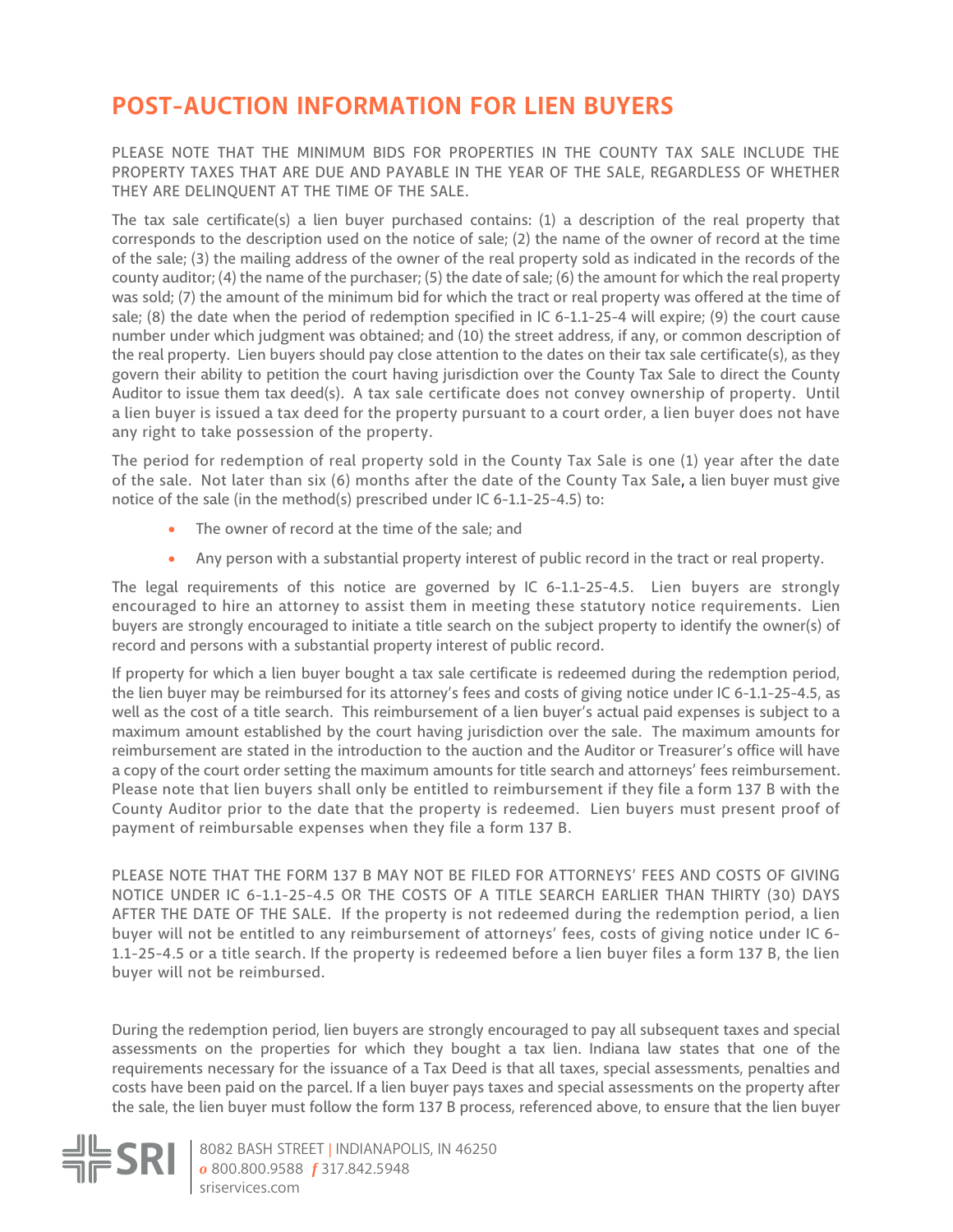is reimbursed if the property is redeemed. Immediately upon paying any subsequent taxes and special assessments on the property, the lien buyer should provide a receipt to the County Auditor's office and file a form 137 B. If the lien buyer has paid subsequent taxes and special assessments, and properly filed a form 137 B, the lien buyer will be entitled to reimbursement for all such taxes and special assessments plus interest at the rate of five percent 5% per annum, upon redemption. If the property is not redeemed during the redemption period, the lien buyer will not be reimbursed for any subsequent taxes and special assessments. If the property is redeemed before the lien buyer files a form 137 B for subsequent taxes and special assessments, the lien buyer will not be reimbursed.

# **INFORMATION FOR LIEN BUYERS IN THE EVENT THE PROPERTY IS REDEEMED**

PLEASE NOTE THAT THE FORM 137 B MAY NOT BE FILED FOR ATTORNEYS' FEES AND COSTS OF GIVING NOTICE UNDER IC 6-1.1-25-4.5 OR THE COSTS OF A TITLE SEARCH EARLIER THAN THIRTY (30) DAYS AFTER THE DATE OF THE SALE.

Property sold to a lien buyer in the County Tax Sale may be redeemed at any time within one (1) year after the date of the sale. When property is redeemed in connection with the County Tax Sale, the County Auditor will notify the lien buyer and the tax sale certificate must be surrendered to the Auditor's office as soon as possible. An entry reflecting all transactions related to the sale of each property will be recorded on the Indiana Tax Sale Record (Indiana State Board of Accounts Form 137).

When a lien buyer surrenders a tax sale certificate upon redemption, the lien buyer will receive a refund equal to one hundred ten percent (110%) of the minimum bid for which the tract or real property was offered at the time of sale, if the tract or item of real property is redeemed not more than six (6) months after the date of sale; or one hundred fifteen percent (115%) of the minimum bid for which the tract or real property was offered at the time of sale, if the tract or item of real property is redeemed more than six (6) months but not more than one (1) year after the date of sale. In addition to the refund of the minimum bid plus the above stated interest, in the case of a redemption, the lien buyer, upon surrendering a tax sale certificate, will receive a refund of the amount by which the purchase price exceeds the minimum bid, if any, on the real property plus five percent (5%) per annum on the amount by which the purchase price exceeds the minimum bid on the property, plus all prior and properly filed 137 B costs, which may include attorneys' fees and costs of giving notice under IC 6-1.1-25-4.5, the cost of a title search and all taxes and special assessments paid by the lien buyer on the redeemed property after the sale (plus interest at the rate of five percent (5%) per annum on the subsequent taxes and special assessments paid by the lien buyer). The amount required to redeem property from a tax sale is codified at IC 6-1.1-25-2.

## **INFORMATION FOR LIEN BUYERS IN THE EVENT THE PROPERTY IS NOT REDEEMED**

If the property for which a lien buyer purchased a tax lien at the County Tax Sale is not redeemed during redemption period, the lien buyer must comply with additional statutory requirements (other than the notices provided for at IC 6-1.1-25-4.5) in order to obtain a tax deed. These requirements are codified, generally, at IC 6-1.1-25-4.6. After the expiration of the redemption period but not later than three (3) months after the expiration of the period of redemption, the lien buyer or its assignee may file a verified petition with the court having jurisdiction over the tax sale for an order directing the County Auditor to issue a tax deed to the lien buyer. In addition to the filing of the petition, lien buyers are required to send notice of the petition to the same parties and in the same manner as provided in IC 6-1.1-25- 4.5 (note: this section governs the "notice of the sale" discussed previously). Lien buyers are strongly encouraged to hire an attorney to assist them with the legal steps required to obtain a tax deed.